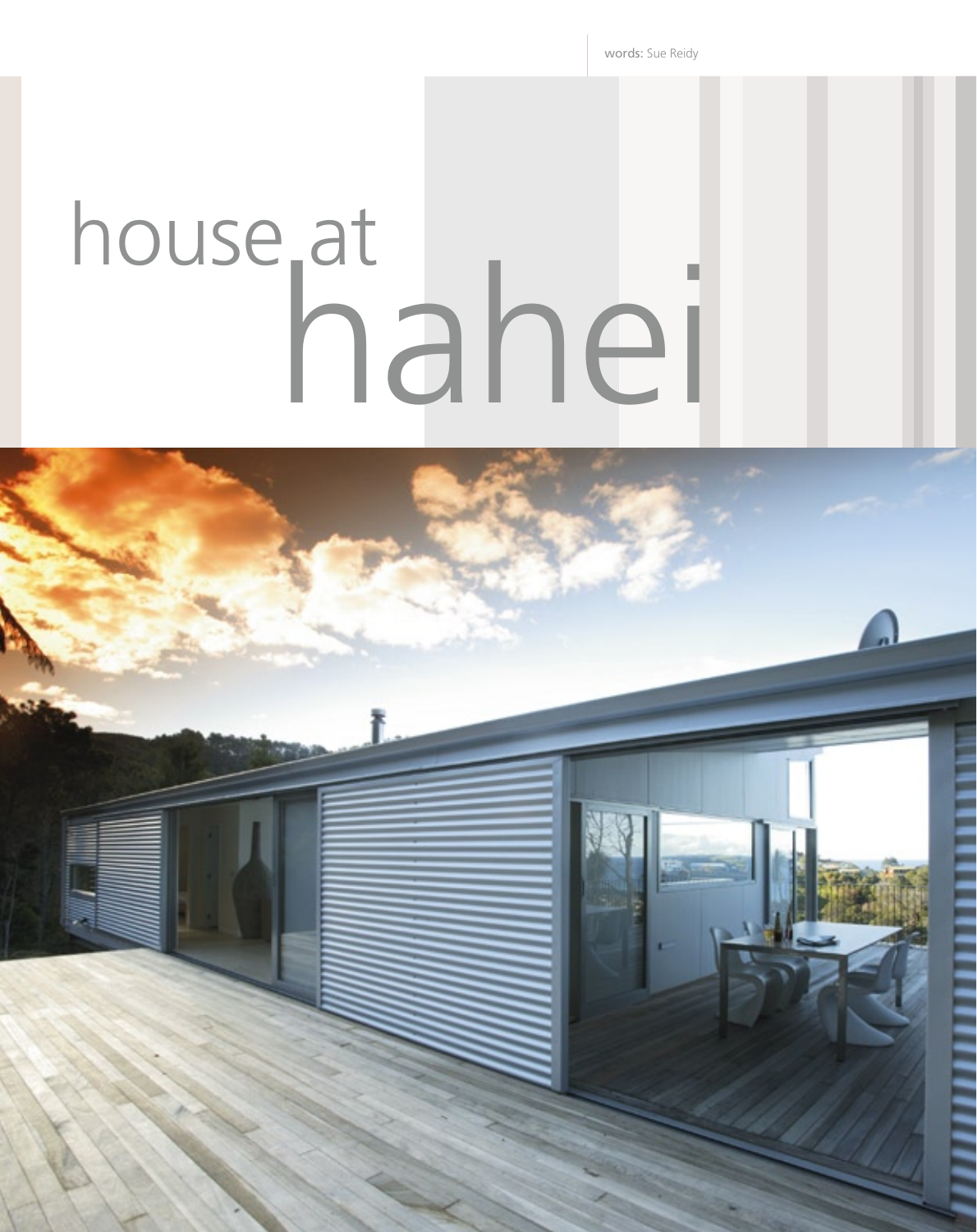Architect Michael Fisher describes a bach he has designed at Hahei in the Coromandel as a cantilevered pavilion set against the bush.

Sitting high on a hill overlooking Hahei beach, the house is surrounded by native bush. Its exact location on the property was predetermined by a small section and the position of a now-demolished A-frame home on the same site.

"It was a tight site," says Michael. "There was a neighbour hard on one side and it fell away steeply on the other. We used the footprint of the previous house, which was demolished to make way for the new structure."

Michael describes the plan as very simple – almost a rectangular box, divided over two levels. It has four double bedrooms, two bathrooms, and an open-plan kitchen, dining and lounge. The upstairs covers an area of 135 sqm while the downstairs spreads over a smaller 60 sqm.

### The outdoor dining area is effectively a covered outdoor room

His brief from the owners was to create a holiday home that flowed beautifully from indoors to outdoors, was maintenance-free, used cost-effective materials and, just as importantly, provided a high level of security. The design also needed to take advantage of the panoramic view out over Hahei beach and the islands beyond. The house had to accommodate large numbers of guests comfortably, but also function just as well for the couple and their family.

The security aspect was addressed by covering the openings into both the lounge and the outdoor dining area on the hill side of the house with large sliding Zincalume-clad panels over the glazing. When the owners are away, these are rolled into place, sealing off the home. The outdoor dining area is effectively a covered outdoor room, with a corrugated opaque screen along the neighbour's side and a flat painted wall on the other.

Eucalyptus timber decking stretches the length of the house at the rear, facing into the bush. Corrugated Zincalume steel was chosen for the exterior and the roof because of its low cost as well as its easy maintenance.

One bathroom has been lined as a wet shower room and the other designed to contain a bath. Both feature rubber sheet flooring and rooflights that open up the rooms to the sky.

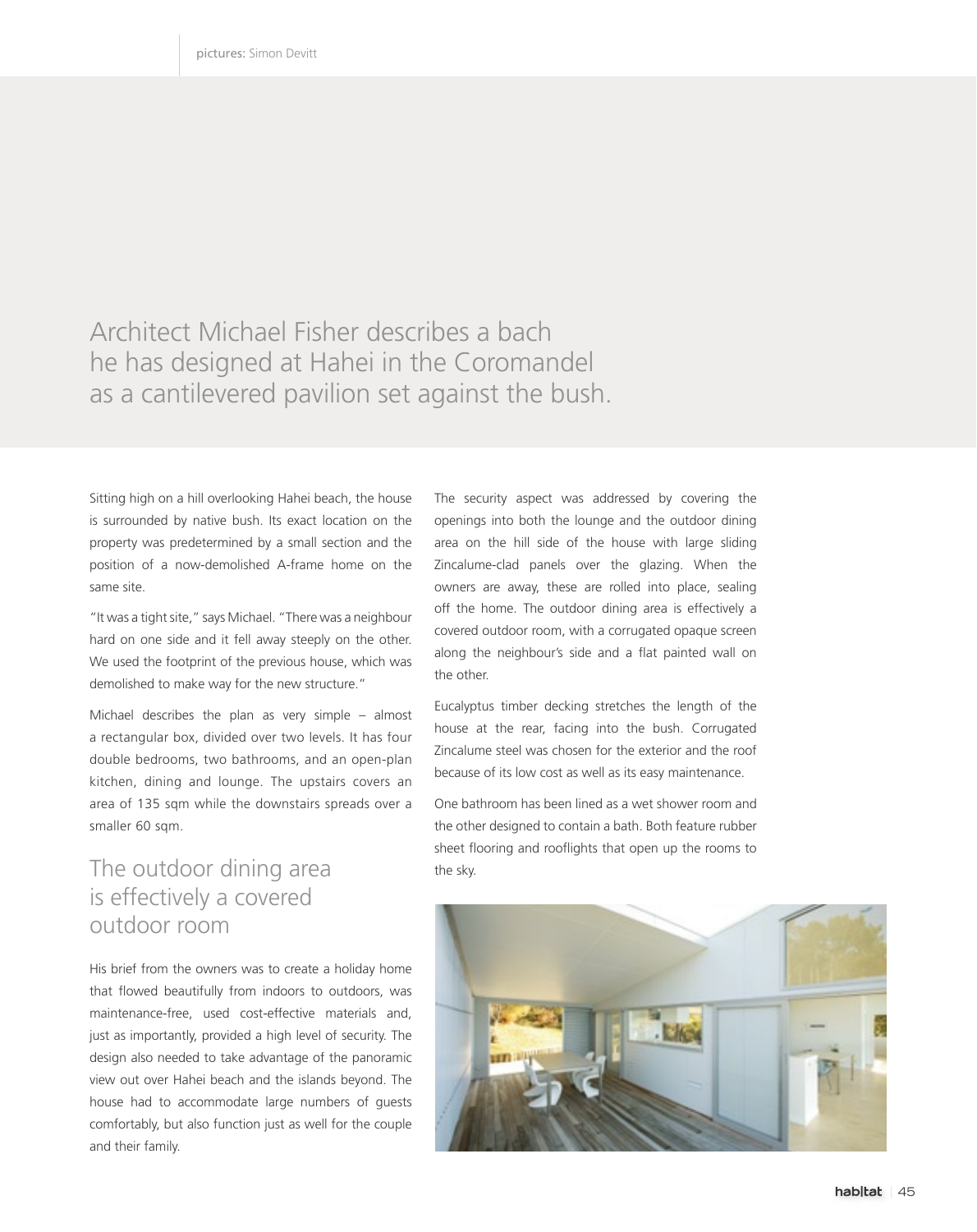

"My clients were heavily involved in the look of the house," says Michael. "They wanted a fresh, clean palette for the interior – a white-on-white look."

In keeping with the clean colour scheme, the plywood sheet floor overlay was finished with Resene Waterborne Colorwood in Rock Salt to create a blonded look. This was then sealed with a matt polyurethane finish.

The owners live in Singapore and have shipped much of the furniture from Ikea's store there, including the complete kitchen unit, which complements the interior.

"On a fine day, when all the sliding panels are open to the weather, the house is bathed in sunshine. The white colour scheme contributes to the summery feel, and the front of the house is a wall of glass to get maximum impact from the stunning view," says Michael.

In winter, the house is easy to heat, using a wood-burning stove upstairs and underfloor heating downstairs.

Fisher Architecture often gets involved in the landscape planning of its projects, particularly in the case of holiday homes.

"It's easier to landscape flat sites. With holiday houses on difficult sites, the landscaping can often let them down. Houses have an unfinished appearance until the landscaping is completed," says Michael. "With the Hahei house, there was an existing garden at the front, which we've tidied up and planted with natives, so that eventually it will blend in with the rest of the bush surrounding the house. There is also a grassed area at the front where the children can play. The rear of the house is nudged by the bush and so didn't require any further work.

# They wanted a fresh, clean palette for the interior – a white-on-white look

"We're very pleased with the standard of workmanship on the building. We were lucky to be able to engage the services of a very good local tradesman. We've achieved a good look with low-cost materials; one that is complementary to the site, comfortable, and easy to live in and maintain."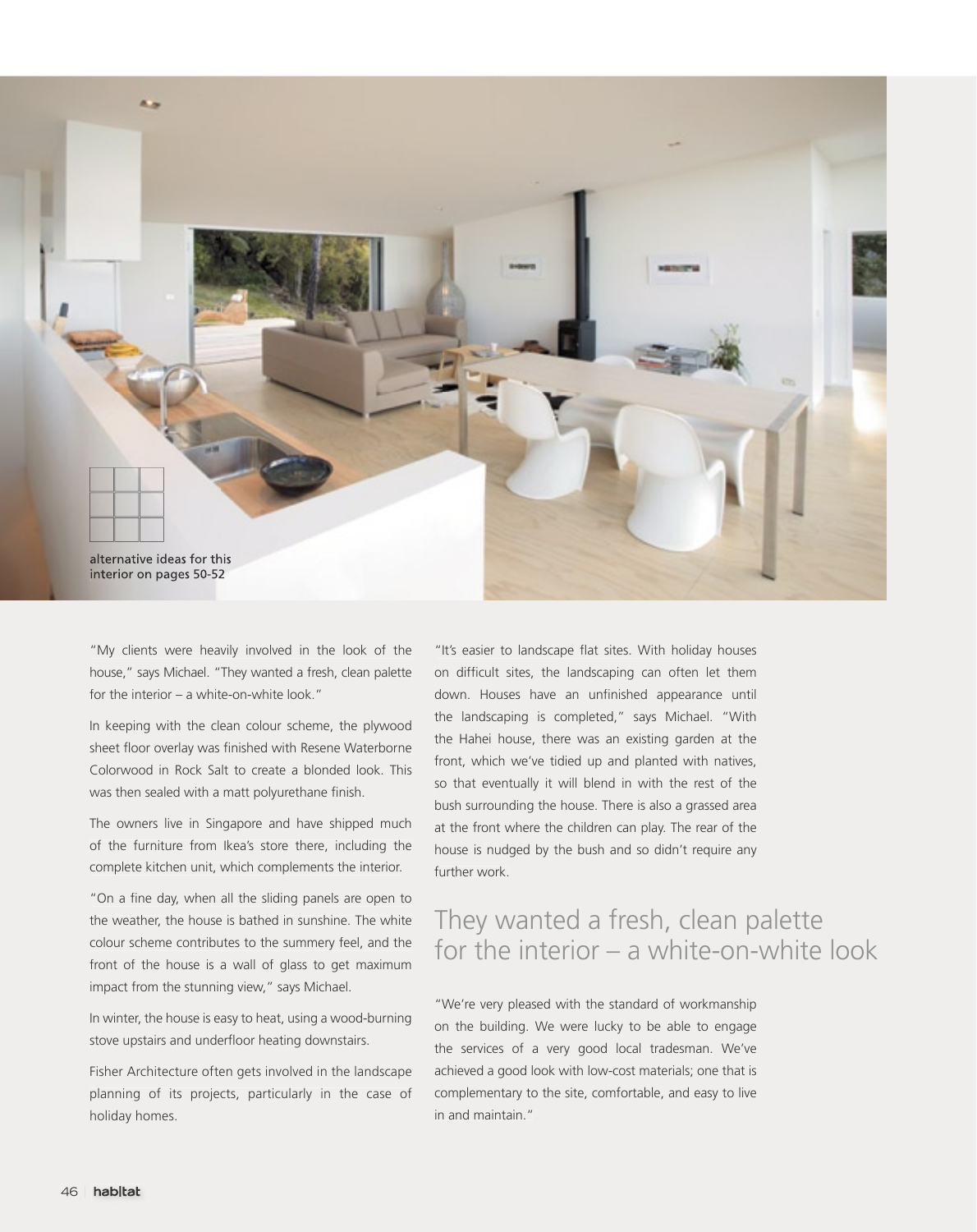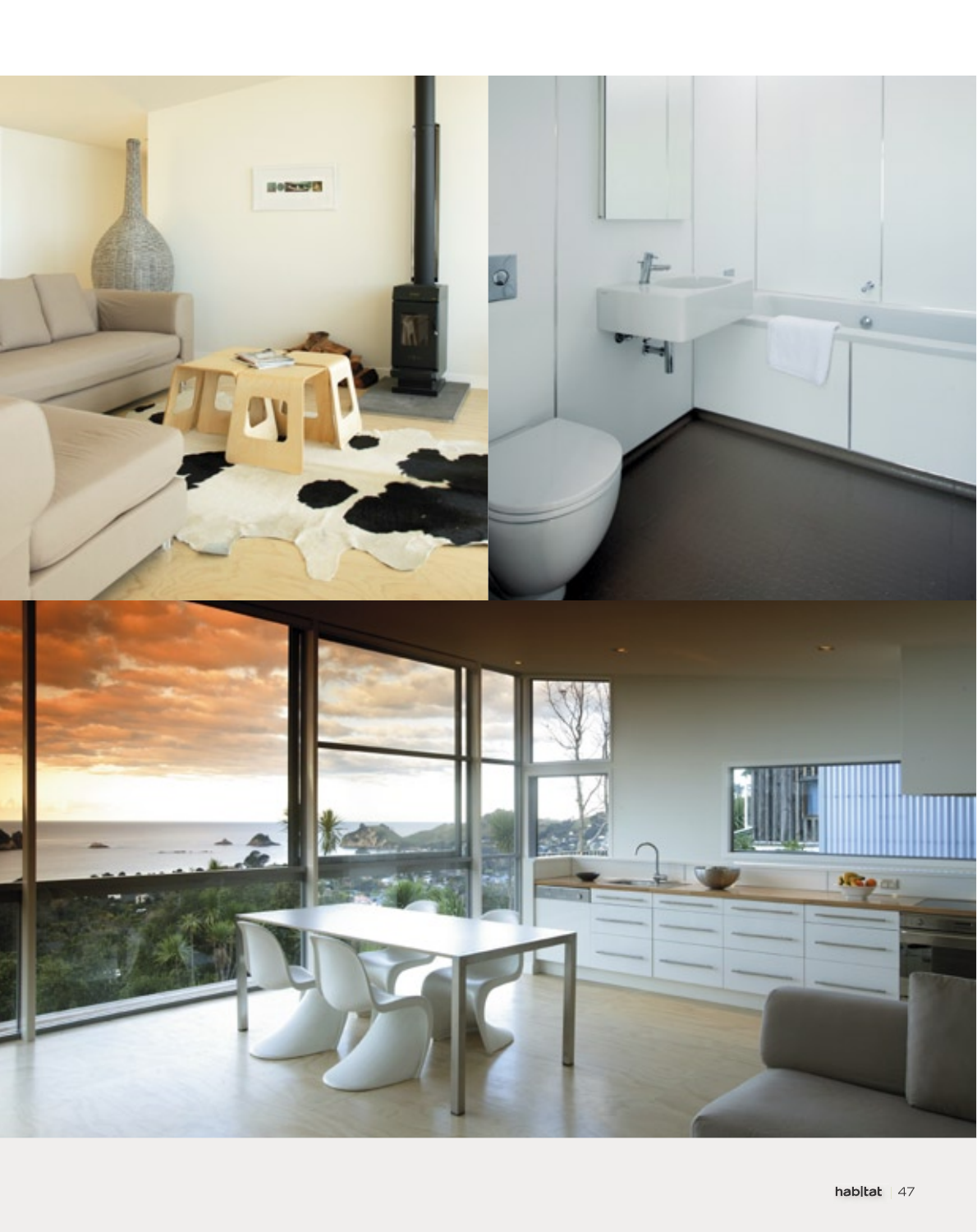## Points to consider when briefing your architect on your holiday home:

- > Amount of indoor-outdoor integration.
- > Low-maintenance materials and finishes?
- > How many do you want to accommodate?
- > Privacy for guests separate guest quarters/levels and additional adult bathrooms.
- > Storage requirements for water toys etc. You want to be able to lock them away, so that you don't have to transport them every time you visit.
- > Garaging and parking enough for yourselves and guests.
- > Security do you need a complete lock-up if it's left empty for long periods?
- > Technology plan well in advance for cabling to integrate TV, DVD, video, stereo and lighting.
- > Robust surfaces and finishes for both young children and adults in the house.  $H$





Resene Half Masala.

Resene Silver Aluminium



Resene Sea Fog

See a full range of metallic finishes in the Resene Metallics and Special Effects colour chart.

Resene Oxymoron



on the following pages, find three alternative style suggestions for this room

### 48 | habitat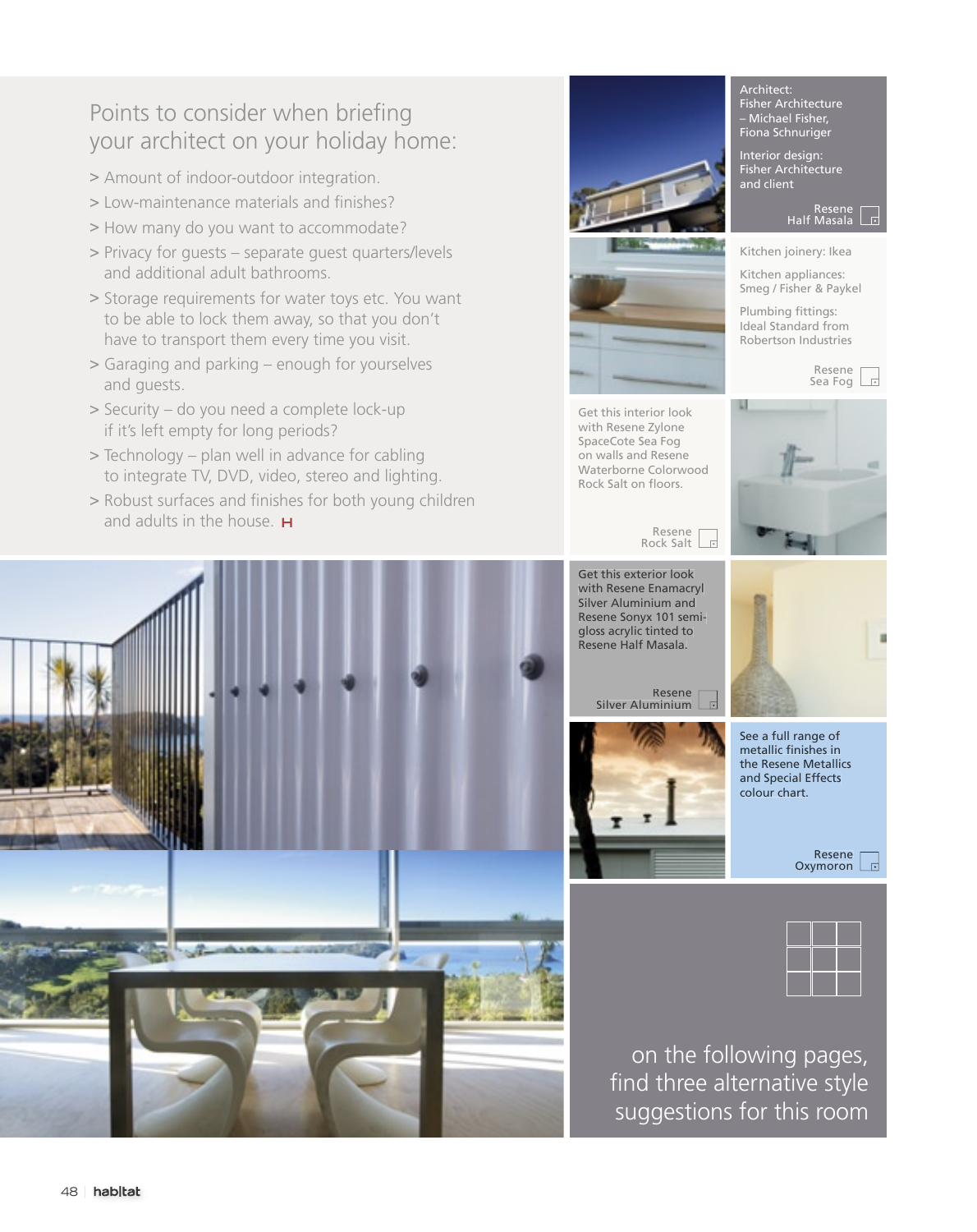### alternative solution









gas fireplace The Fireplace 09 623 6996 www.thefireplace.co.nz

 $\geq$ 

 $>>$ lowland sofa Matisse 09 302 2284









### Megan Camp, interior designer for Bailey Architects, suggests this alternative look:

A style revolving around natural hues would draw on warm colours, natural materials and strong textures to enhance the connection to the surrounding environment. Deepening the wall colour to a greygreen would bring the outdoors inside. A built-in fireplace with integrated timber shelving could become a feature in the room, and offer storage and display space.

A warm floor stain might be repeated in the shelving and kitchen benchtop. A recycled timber bench-style table might be surrounded by Paco Capdell Xuxa chairs and positioned beside the bi-fold doors for indoor/outdoor dining. Drawing the sofa into the room and defining the seating area with a textured rug in a deep grey, flecked with sandy colours, would help clarify the kitchen, dining and living areas. The sofa, in a deeply woven pumice-coloured fabric, with scatter cushions in sea blues and fern greens, would reinforce a relationship with the native bush and the sea.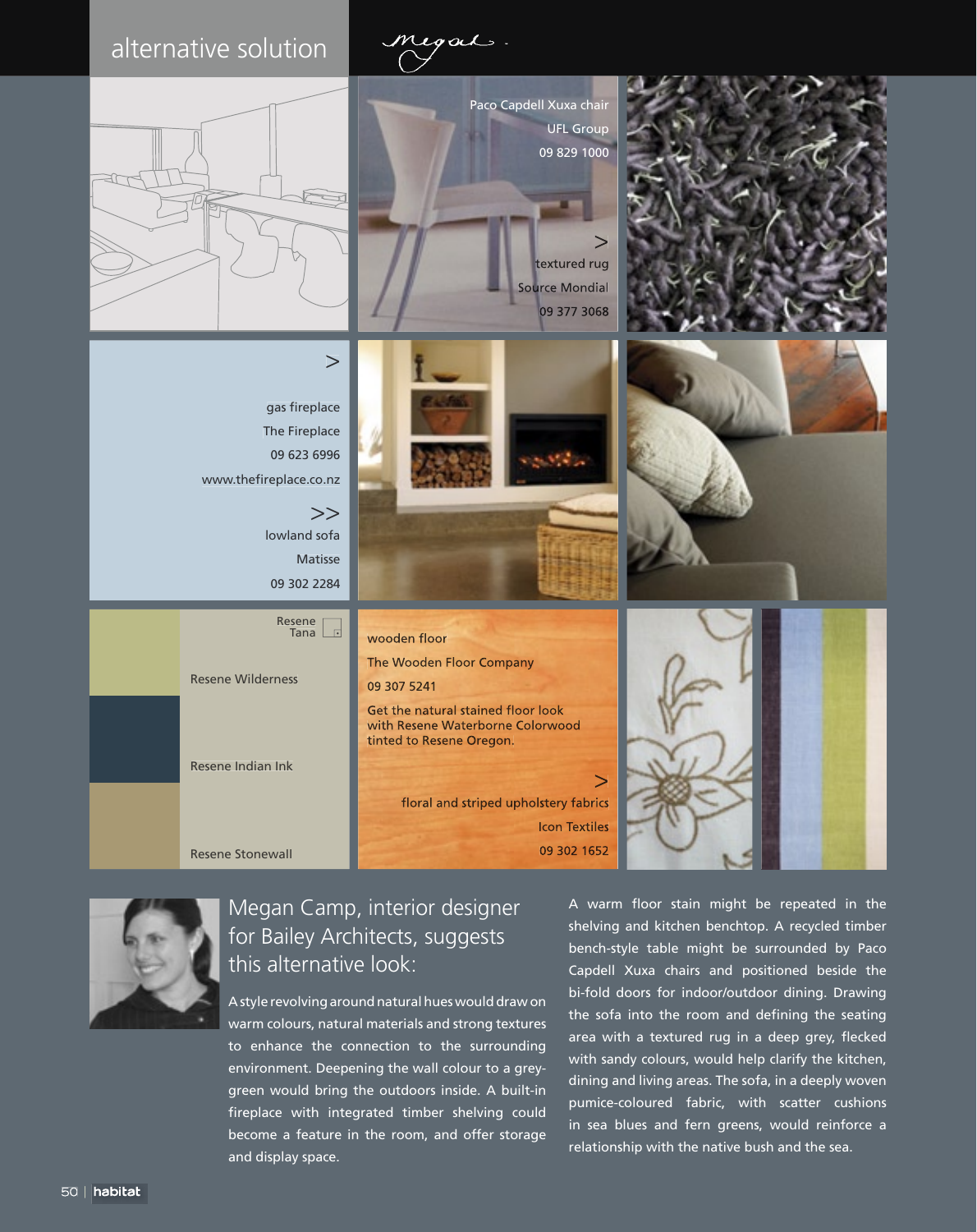## alternative solution







textured rug Source Mondial 09 377 3068

 $\lt$ light ECC Lighting 09 379 9680



curtain fabric Atelier Textiles 09 373 3866

>





### John Mills, of John Mills Architects, suggests this alternative look:

A modern retro style in this room – kind of Karen Walker meets Alison Durban – could start with a high-gloss charcoal stain on the floor. The feature wall might be painted Resene Karen Walker Weathered Blue, while the other walls and ceiling would be painted Froth Green from the same range. Eight recessed ceiling lights above the blue wall would provide subtle downlighting, accompanied by free-standing lamps.

The kitchen benchtop might be extended in an L-shape well into the room. Made from plastic or fibreglass, it could be underlit to create a translucent appearance. With a pedestal base and seating on both sides, it would replace the dining room table. Suspended cabinetry would screen the kitchen from the stairway.

A contemporary sofa and chairs could be used both indoors and out, and there might be a fireplace outside for alfresco entertaining. Heavy, thick drapes in a 1970s design might be complemented by a 3.5m square floor rug in a rich red or orange shag pile to complete the look.